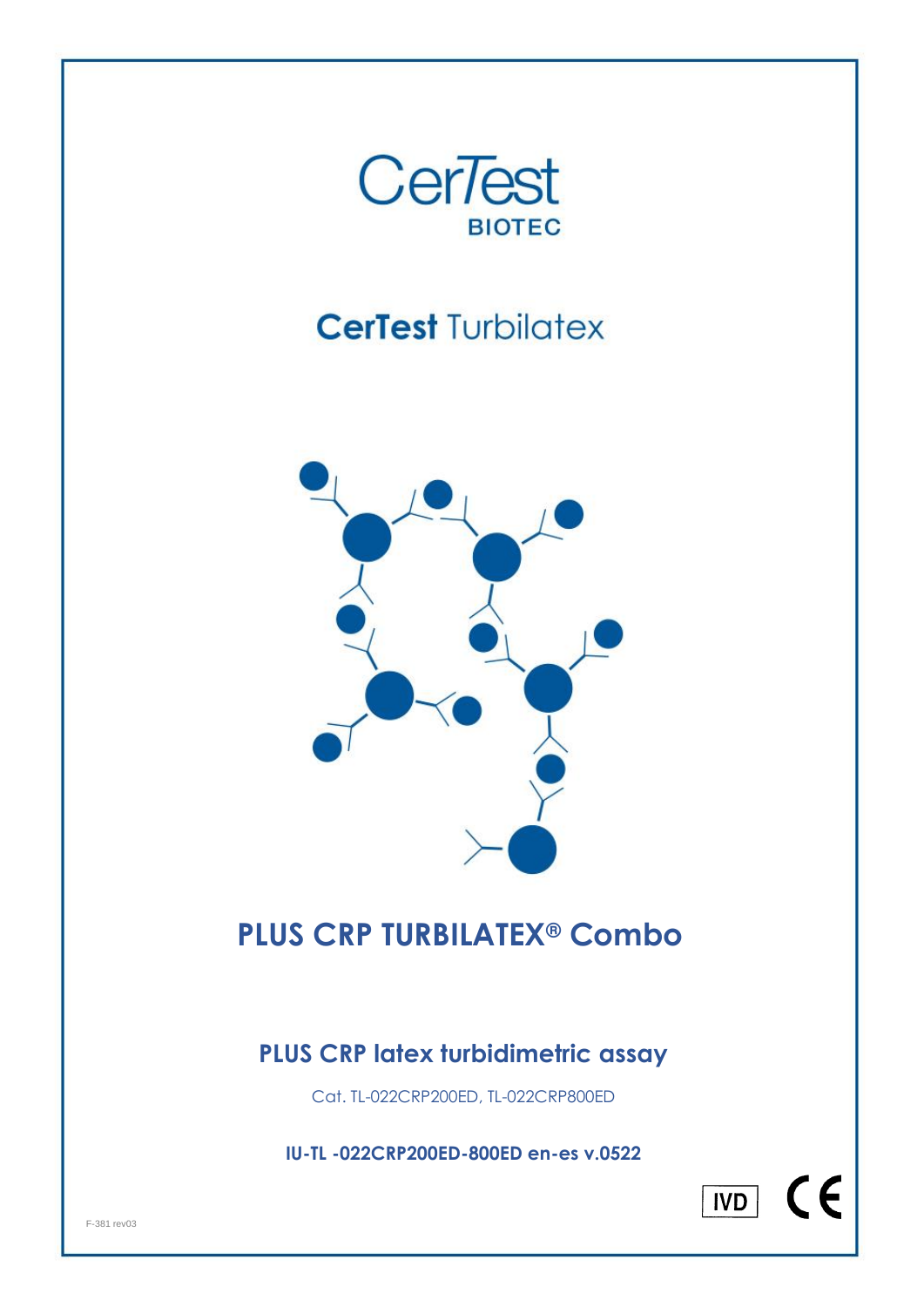#### **ENGLISH**

### INTENDED USE

PLUS CRP Turbilatex® is a latex turbidimetric assay **only for the quantitative detection of C-reactive protein in human serum samples** (not to be used for body fluid as whole blood or plasma). This product may be used to quantify samples of High Sensitivity CRP and C-Reactive Protein (CRP).

This assay is indicated to evaluate the amount of C-reactive protein in serum samples.

This assay is simple and widely applicable. This product is optimized for several automated analyser.

For professional *in vitro* diagnostic use only.

### **SYNTHESIS**

C-reactive protein (CRP) is a suitable marker of inflammation process thanks to its long half-life, independence from age, long stability, and the availability of a wide range of number of diagnostic methods available, is involved in innate immunity as the first defence system against infections.

Cardiovascular accidents are the main cause of death in developed countries. It has been established that inflammation is a fundamental process in the pathogenesis of arteriosclerosis in all its stages, initiation, growth, and complication of arteriosclerotic plaque, considered an inflammatory response to the damage.

HS-CRP is a very promising novel biochemical marker for the prediction of future or recurrent coronary events. American and European prospective studies have been highly consistent regarding the ability of HS-CRP to predict future Coronary Heart Disease (CHD) risk in both men and women.

In acute inflammatory processes caused by bacterial infections, postoperative processes or tissue injury, CRP increases up to 500 mg/L after 6 hours and peaks after 48 hours.

CRP determination is a useful test for the detection of acute infections as well as the monitoring of inflammatory processes, such as acute rheumatic diseases and gastrointestinal diseases. The determination of CRP has more advantages than erythrocyte sedimentation rate (ESR) and leukocyte count. It is more sensitive; the rise occurs earlier, and concentrations decrease more rapidly to baseline values after healing.

### **PRINCIPLE**

PLUS CRP Turbilatex*®* is based on the principle of a quantitative immunoturbidimetric assay for the quantitative detection of C-Reactive Protein from serum samples.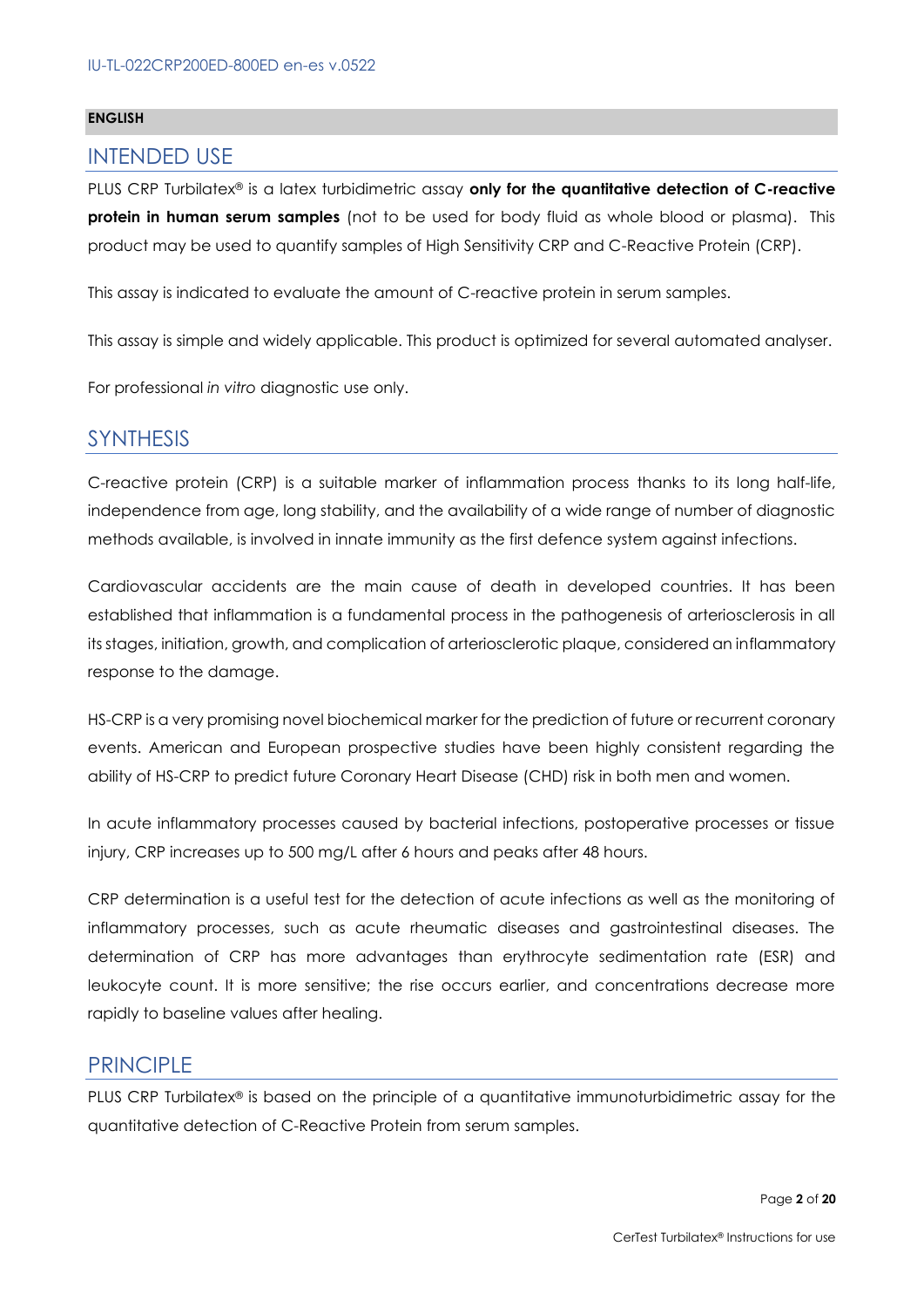The intended use of the test is **exclusively to determine the amount of C-Reactive Protein in serum samples.**

PLUS CRP Turbilatex® is based on agglutination reactions. These involve *in vitro* aggregation of microscopic latex particles. This aggregation consists in the specific reaction between antigen and antibodies. Polystyrene latex particles are coated with specific IgG antibodies against CRP. The sample is mixed with a suspension containing anti-CRP antibodies bound to latex particles, if CRP is present in the sample, it will react and form an aggregate. If no antigen is present in the sample the mixture will keep its appearance as a smooth suspension. Such turbidity is measured as an increase in absorbance at determinate wavelength and is proportional to the quantity of CRP contained in the sample.

# PRECAUTIONS

- For professional *in vitro* diagnostic use only.
- The product is intended for use by qualified and trained clinical laboratory personnel specifically instructed and trained in Turbidimetric technique, autoanalyzer use and *in vitro* diagnostic procedures.
- The analyser should be ready before performing any assay.
- Read the instructions for use carefully before use the kit.
- Do not use after expiration date.
- Do not use the reagents if pack is damaged or opened.
- Components provided in the kit are approved for use in PLUS CRP Turbilatex*®*. Do not use with other commercial kit components (from another supplier).
- Follow Good Laboratory Practices, wear protective clothing, use disposal gloves, googles and mask. Do not eat, drink, or smoke in the working area.
- All the specimens should be considered potentially hazardous as well as all the materials that have been exposed to the samples and they must be handled according to the local or national safety regulations. Must be handled in the same manner as an infectious agent. Use proper infection control practices. These practices should include, but are not limited to, personal protective equipment (PPE), such as laboratory coat, surgical or appropriate mask, or face shield, disposable gloves, and eye protection. Take necessary precautions during the collection, transport, storage, handling, and disposal of the samples.
- The solutions should be discarded in a proper container after testing following local regulations.

# STORAGE AND STABILITY

Kit components must be stored at refrigerated temperature (2-8ºC). Do not freeze.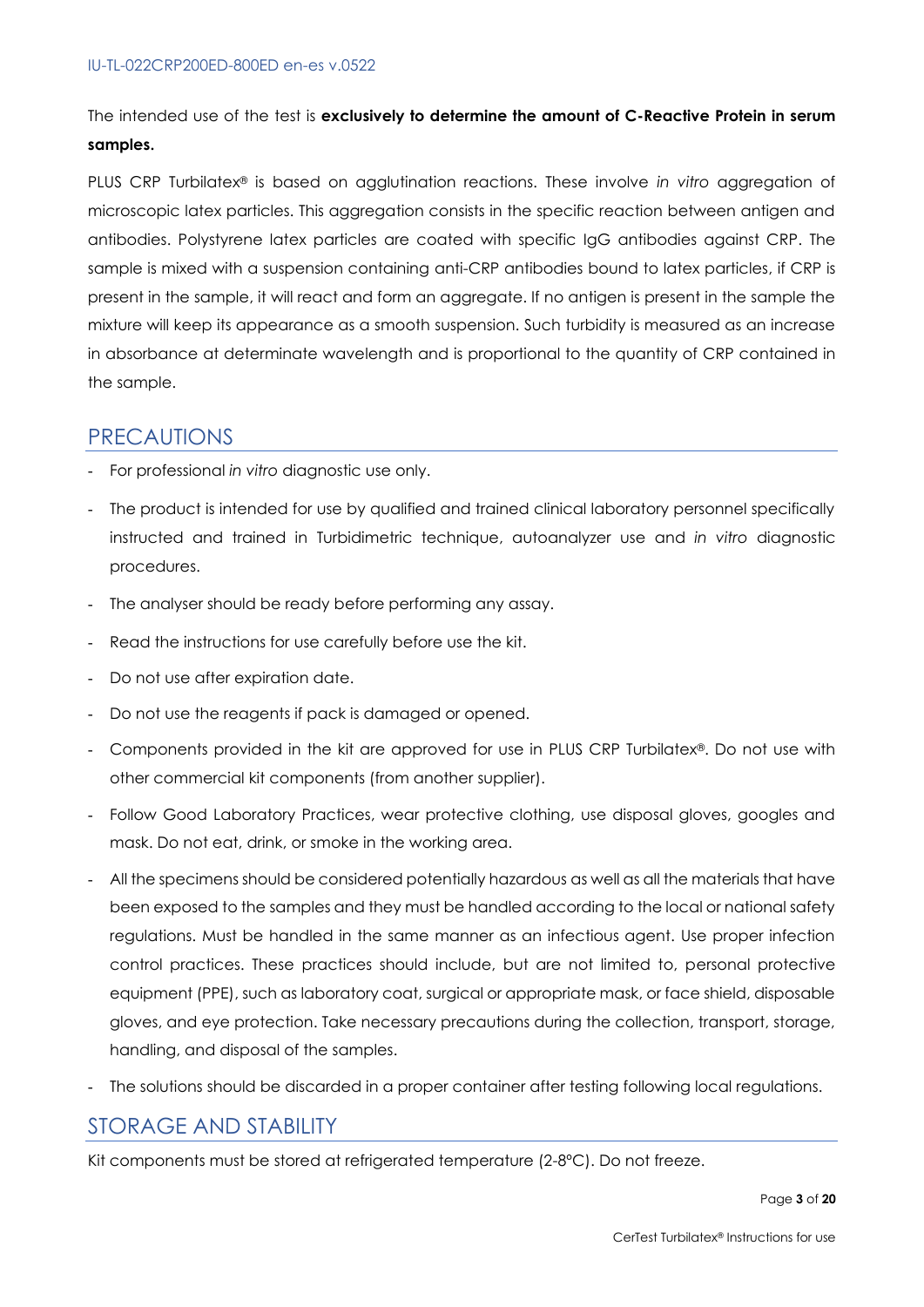#### IU-TL-022CRP200ED-800ED en-es v.0522

Reagents are stable up to the expiration date printed on the label, always considering that reagent containers must be properly closed to avoid any contamination, kept away from the sunlight, and conserved at 2-8ºC.

### **REAGENTS**

# Materials provided

| <b>References</b>                                                                          | Cat.:<br><b>TL-022CR200ED</b> | Cat.:<br><b>TL-022CR800ED</b> |
|--------------------------------------------------------------------------------------------|-------------------------------|-------------------------------|
| - TL-022CR01 CRP Turbilatex® Reagent 1                                                     | $2 \times 22$ ml              | 8 x 22mL                      |
| - TL-022CR02/1 CRP Turbilatex® Reagent 2                                                   | 1 x 12mL                      |                               |
| - TL-022CR02 Turbilatex <sup>®</sup> Reagent 2                                             |                               | $2 \times 22$ mL              |
| - TL-022CR70/TL-022CR71/TL-022CR72 / TL-022CR73 CRP Turbilatex <sup>®</sup><br>Calibrators |                               | $4 \times 0.30$ mL            |
| - TL-022CR08 CRP Turbilatex <sup>®</sup> Control 1                                         |                               | 1 x 0.5mL                     |
| - TL-022CR09 CRP Turbilatex® Control 2                                                     |                               | 1 x 0.5mL                     |

# Materials and instruments that could be required but no provided.

- Specimen collection container tube.
- Disposable gloves and laboratory equipment.
- Automated analyser.
- Extraction needle for sample collection.

# SPECIMEN COLLECTION AND PREPARATION

Collect enough quantity of human blood samples. These samples should be collected in clean and dry normal extraction tubes (no preservatives or additives). The samples must be centrifugated to remove blood cells and plasma and get the serum. Serum samples can be directly analysed or stored in the refrigerator (2-8ºC) for 7 days prior to testing.

Extraction tube can be directly introduced in the analyser after centrifugation.

# ANALYTICAL PROCEDURE

R1 and R2 are ready to use.

#### **Preparation of the calibration curve**

For calibration use only the following materials: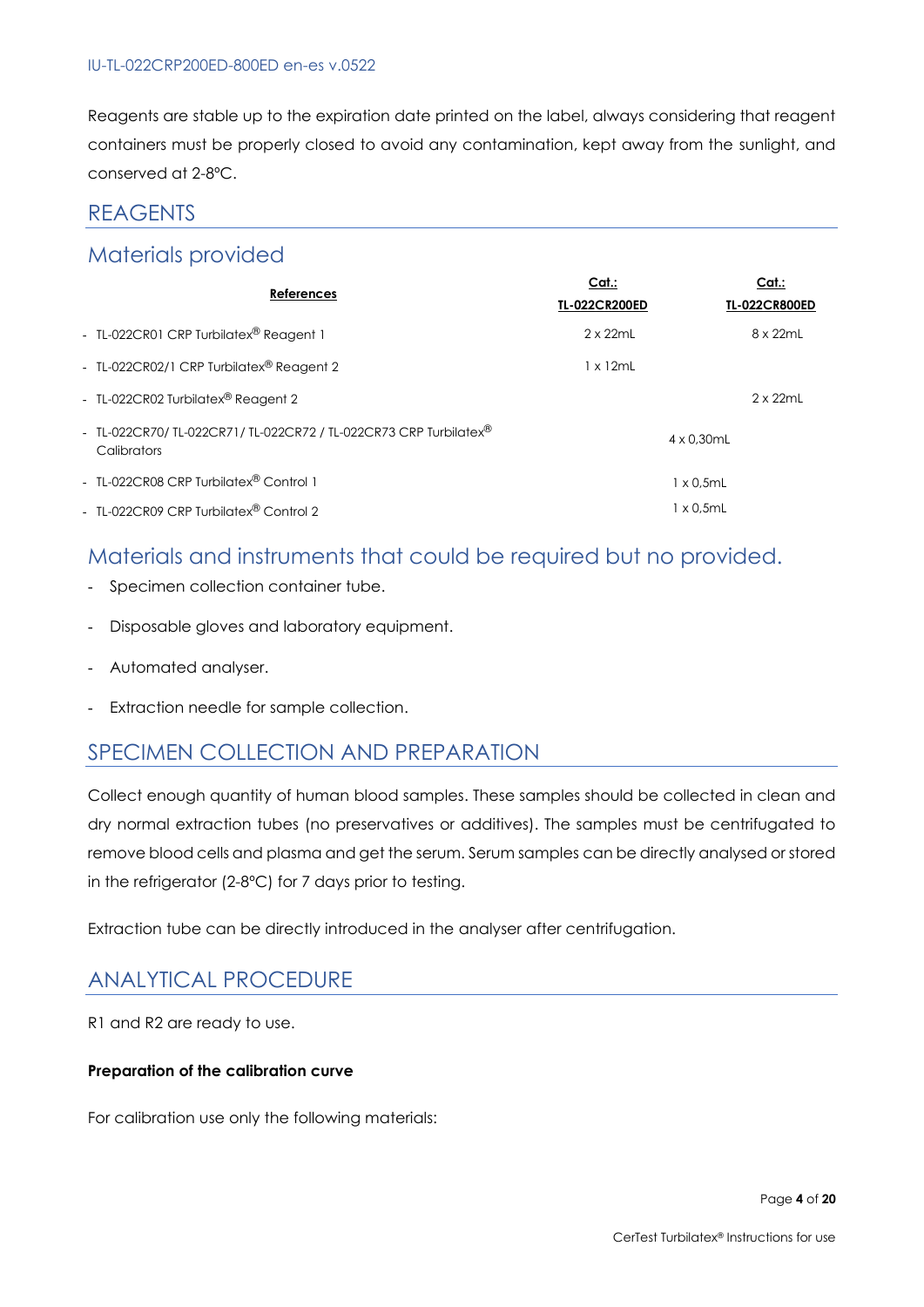#### IU-TL-022CRP200ED-800ED en-es v.0522

TL-022CR70, TL-022CR71, TL-022CR72, TL-022CR73, C-Reactive Protein Turbilatex® Calibrator vials: liquid calibrator containing CRP antigen at different concentrations.

Concentration is indicated on the label of each vial.

Calibrate the system at least once a month is extremely recommended. Recalibrate the system when reagent lot is changed or when the controls are out of the assigned range given on the control label or certificate of analysis provided with the kit.

C-Reactive Protein Turbilatex® Calibrator vials (calibrator 0 to 3) are ready to use.



**Calibration vials**

**Picture 1.** Prepared calibrators for performing the calibration curve (2 points and blank)

# Quality control

For quality control only use the following materials:

TL-022CR08/ TL-022CR09 PLUS CRP Turbilatex® Control 1 and 2: liquid controls. Concentration is indicated on the label of the vial. The use of control material is recommended to verify test precision.

Controls should be assayed every day before running patient serum samples extract to validate the calibration curve.

If the obtained results are out of the tolerance range, the equipment, the reagents, or the technique, must be reviewed.

PLUS CRP Turbilatex® Control vials are ready to use.

**Analytical procedure, see annex information.**

# INTERPRETATION OF RESULTS

Positive results: higher or equal than the cut-off fixed by the clinical lab.

Recommended: 3 µg of C-Protein reactive /ml of serum for diagnostic procedures and 10 µg C-Reactive Protein/ml serum for CRP diagnostic procedures.

Positive results determine the abnormal presence of C-Reactive Protein in human serum samples.

### **Control vial**



**Picture 2.** Prepared controls 1 and 2 (check control concentration on the label)

Page **5** of **20**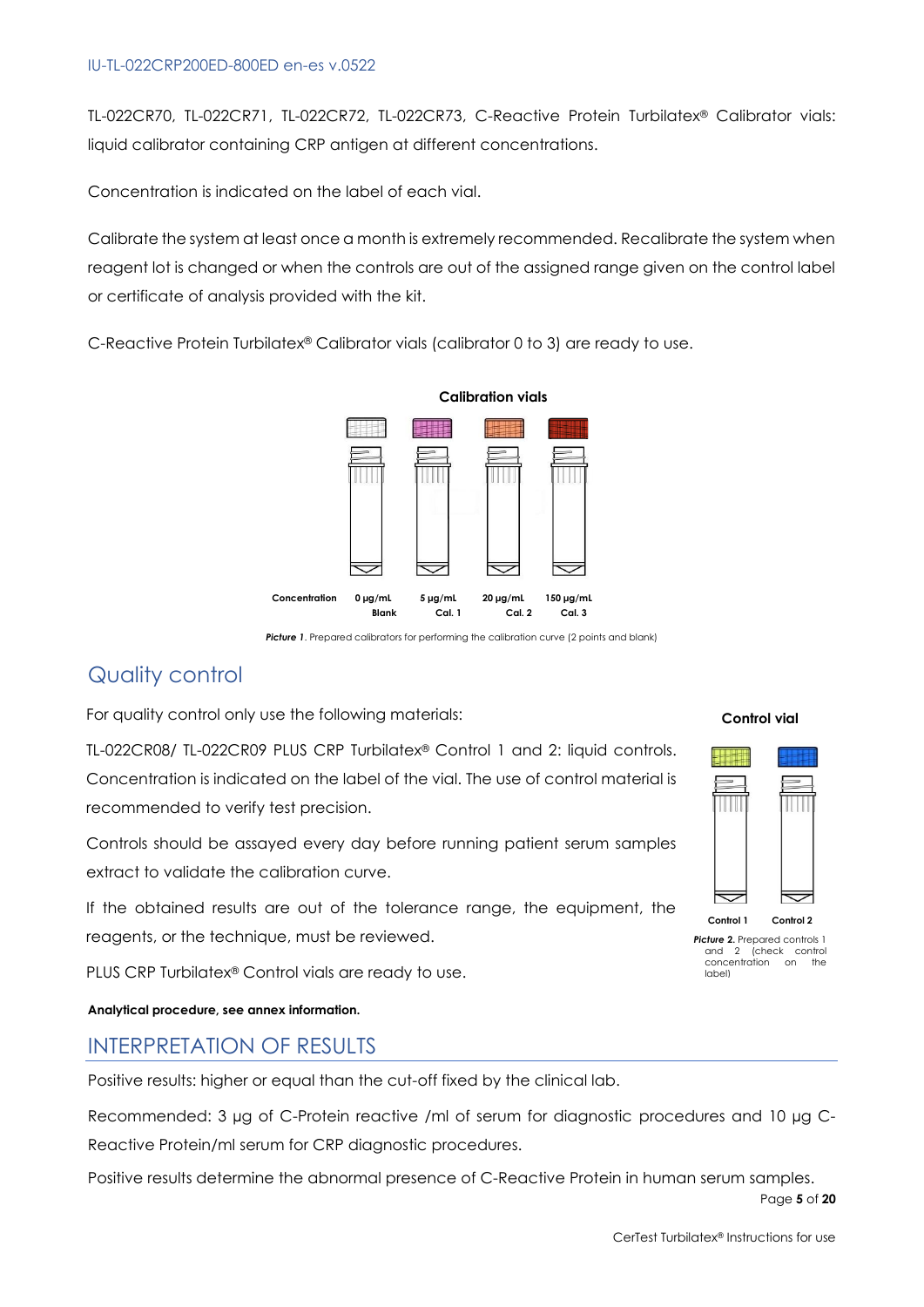HS-CRP Turbilatex® cut-off value:

C-Protein Reactive concentration values lower than 3 µg of C-Protein reactive/ml of serum are considered normal values and that is not indicative of an inflammation and values higher than 3 µg of C-Protein reactive/ml of serum are indicative of a severe inflammation.

CRP Turbilatex® cut-off value:

C-Reactive Protein concentration values less than 10 µg C-Reactive Protein/ml serum are considered normal and are not indicative of acute inflammation or infection and values above this value of 10 µg C-Reactive Protein /ml serum is indicative of the onset of an inflammatory reaction or infection.

# PERFORMANCE CHARACTERISTICS

### Analytical sensitivity

Limit of Quantification (LOQ): Values below 1.0 ua/mL give in poorly reproducible results.

### Prozone

Studies have been made up to a concentration of 640 µg /mL of serum and no false negative results have been observed. Studies using higher concentrations have not been carried out.

Data obtained by the analyser Biolis 24i (Tokyo Boeki).

# Clinical sensitivity and specificity

An evaluation was performed comparing a turbidimetric assay (HS-CRP Turbilatex®, CerTest) and another commercial test (CRP-Ultra Spinreact). The results were as follows:

#### **HS-CRP Turbilatex®**

|                                | <b>CRP-Ultra Spinreact</b> |    |    |       |
|--------------------------------|----------------------------|----|----|-------|
|                                |                            |    |    | Total |
| HS-CRP Turbilatex <sup>®</sup> |                            | 58 |    |       |
|                                |                            |    | 29 | 29    |
|                                | Total                      | 58 | 32 |       |

| HS-CRP Turbilatex <sup>®</sup> vs CRP-Ultra Spinreact |        |             |  |  |
|-------------------------------------------------------|--------|-------------|--|--|
| 95% confidence interval<br><b>Mean Value</b>          |        |             |  |  |
| Sensitivity                                           | 100.0% | 93.8-100.0% |  |  |
| <b>Specificity</b>                                    | 90.6%  | 75.-98.0%   |  |  |
| <b>PPV</b>                                            | 95.1%  | 86.3-99.0%  |  |  |
| <b>NPV</b>                                            | 100.0% | 88.1-100.0% |  |  |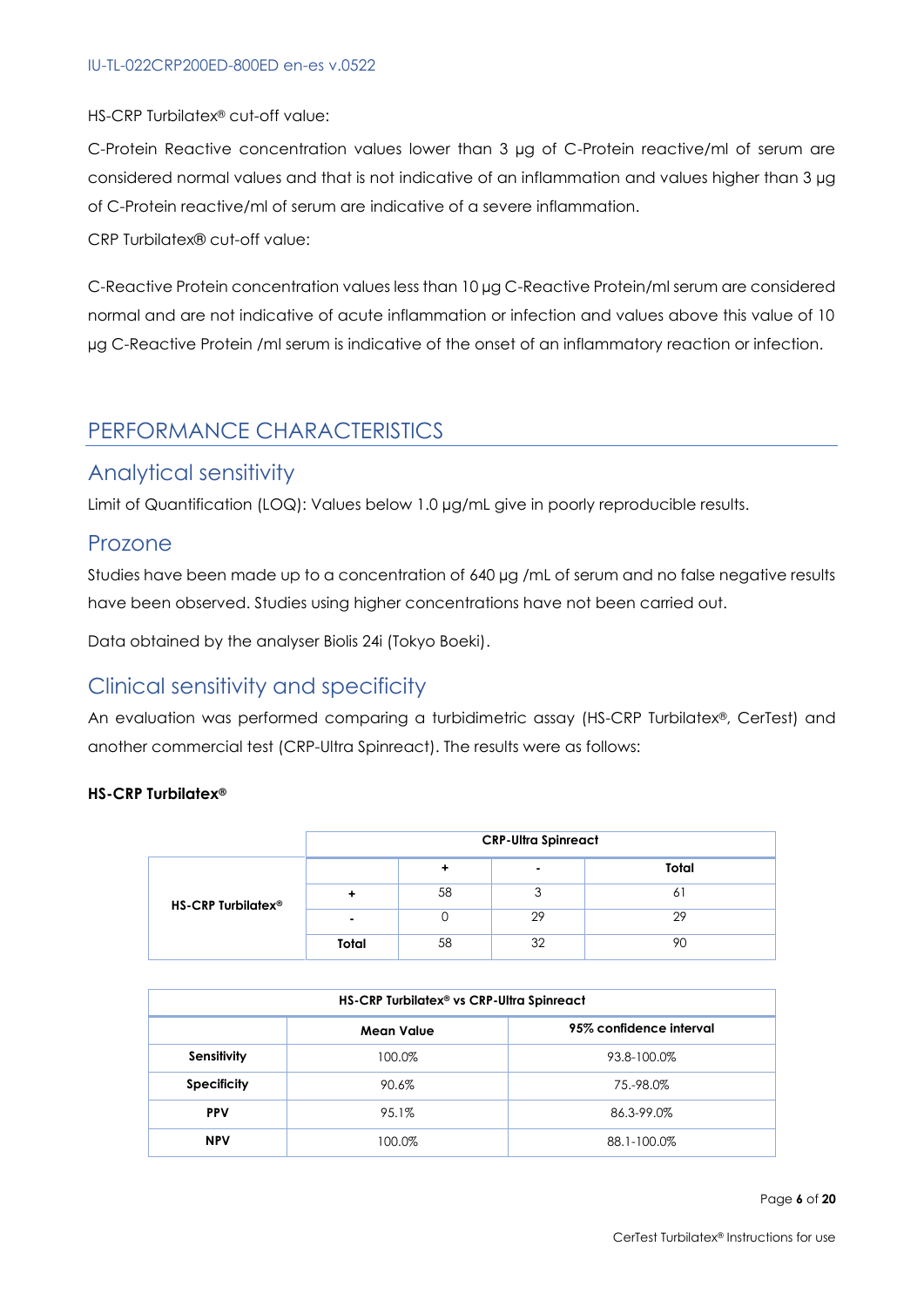#### **CRP Turbilatex®**

|                                   | <b>CRP-Ultra Spinreact</b> |    |    |       |
|-----------------------------------|----------------------------|----|----|-------|
|                                   |                            |    |    | Total |
| <b>CRP Turbilatex<sup>®</sup></b> |                            | 52 |    | 53    |
|                                   | -                          |    | 43 |       |
|                                   | Total                      | 56 | 44 | 100   |

| <b>CRP Turbilatex® vs CRP-Ultra Spinreact</b> |       |             |  |  |
|-----------------------------------------------|-------|-------------|--|--|
| 95% confidence interval<br><b>Mean Value</b>  |       |             |  |  |
| Sensitivity                                   | 92.9% | 82.7-98.0   |  |  |
| <b>Specificity</b>                            | 97.7% | 88.0-99.9%  |  |  |
| <b>PPV</b>                                    | 98.1% | 89.9-100.0% |  |  |
| <b>NPV</b>                                    | 91.5% | 79.6-97.6%  |  |  |

The results showed a high sensitivity and specificity to detect C-Reactive Protein using HS-CRP Turbilatex® and C-Reactive Protein (CRP) Turbilatex®.

### **Interferences**

An evaluation was performed to determine the interferences of PLUS CRP Turbilatex®. No interferences were founded against other substances tested: BSA, Ascorbic acid, Sucrose, Octanoic acid and Butyric acid.

# Cross reactivity

An evaluation was performed to determine the cross reactivity; no cross reactivity was founded against the antigens tested, such as: paracetamol, human transferrin, human haemoglobin, urea and bilirubin.

# LIMITATIONS

- 1. PLUS CRP Turbilatex® should be used only with serum samples.
- 2. Positive results determine the presence of C-reactive protein in serum samples. The clinical diagnosis should not be based on the results of a single test as both clinical and laboratory data should be evaluated and reviewed by the specialist.

### EXPECTED VALUES

#### **High Sensitivity (HS-CRP)**

Concentration values below 3 µg/ml are considered low cardiovascular risk.

Concentrations of 3 to 5 µg/ml are considered medium risk.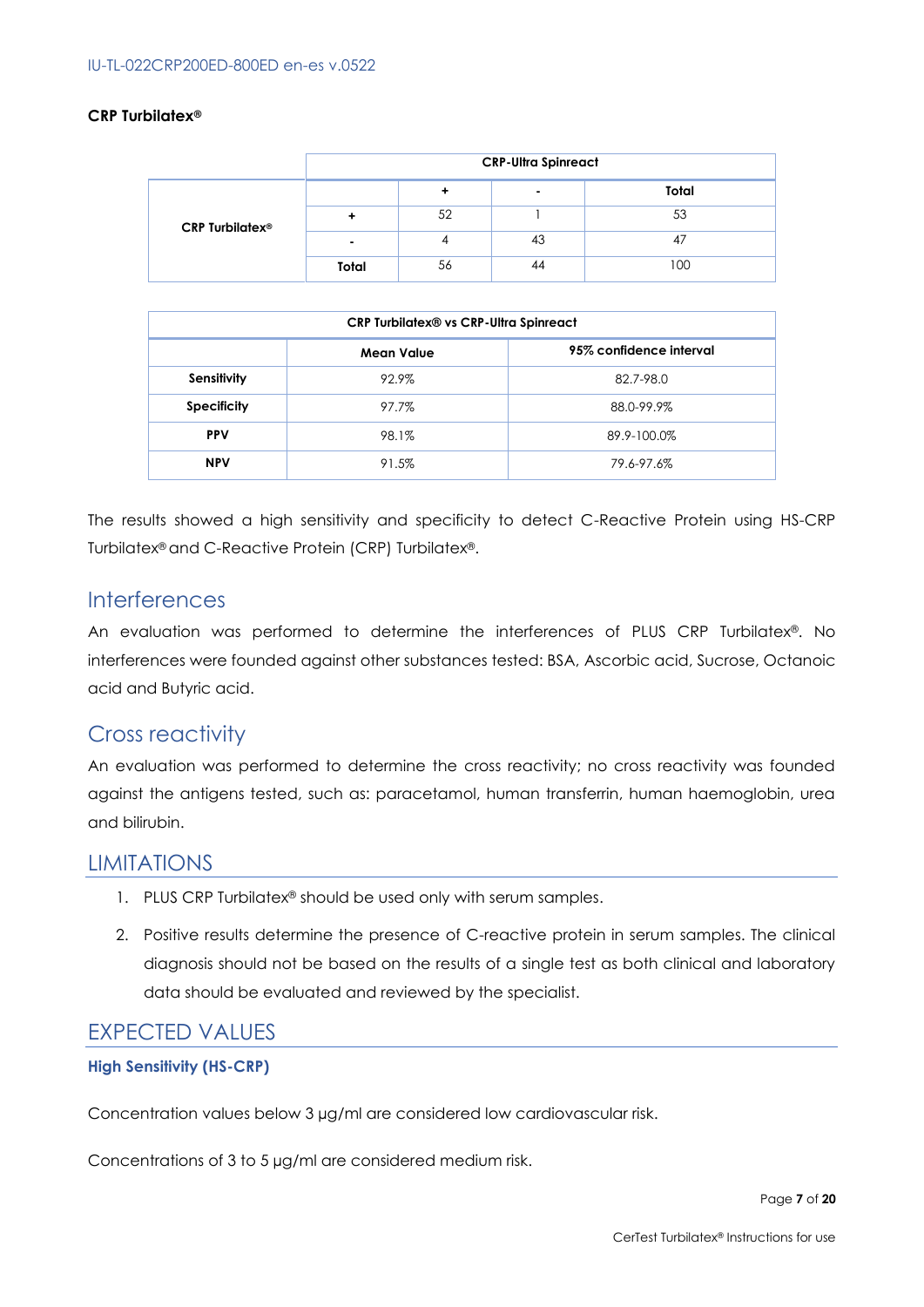Concentrations above 5 µg/ml are considered high cardiovascular risk.

#### **C-Reactive Protein**

Concentrations below 10.0 µg/ml indicate mild inflammation, mild infections such as gingivitis, flu or cold.

Concentrations of 10.0 to 40.0 µg/ml generally indicate more severe infections and moderate infections, such as chicken pox, COVID-19 or other respiratory infection.

Concentrations above 40 µg/ml generally indicate bacterial infection.

Concentrations above 200.0 µg/ml may indicate septicaemia, a life-threatening situation.

#### **\* Each laboratory should establish its own reference range.**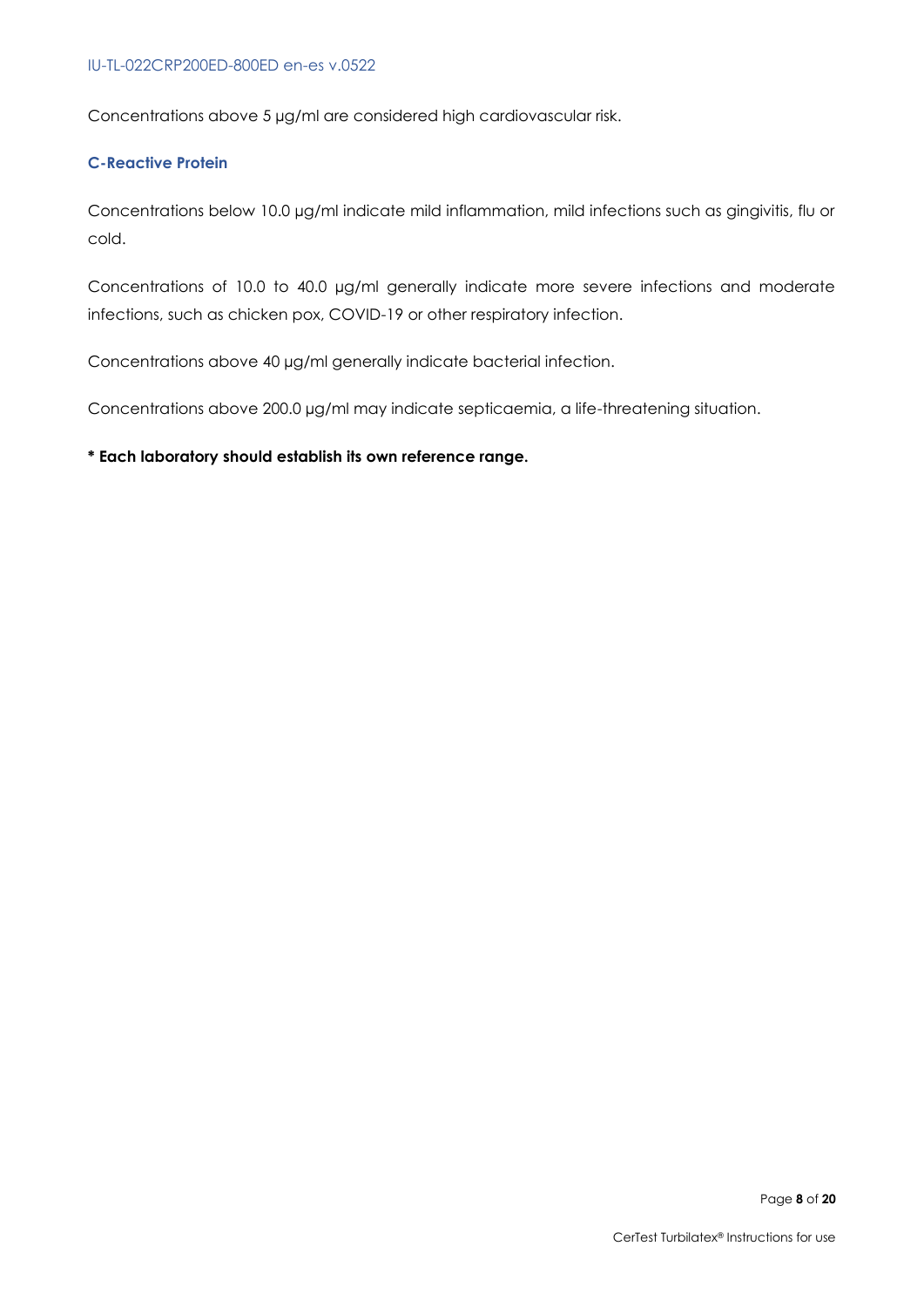#### **ESPAÑOL**

### USO PREVISTO

PLUS CRP Turbilatex® es un ensayo turbidimétrico de látex **sólo para la detección cuantitativa de proteína C reactiva en muestras de suero humano** (no se utiliza para el líquido corporal como sangre o plasma). Este producto puede utilizarse para cuantificar muestras de CRP de alta sensibilidad (HS-CRP) y proteína C reactiva (CRP).

Este ensayo está indicado para evaluar la cantidad de proteína C reactiva en muestras séricas.

Este ensayo es simple y ampliamente aplicable. Este producto está optimizado para varios analizadores automatizados.

Sólo para uso profesional de diagnóstico *in vitro*.

# INTRODUCCIÓN

La proteína C reactiva (PCR) es un marcador adecuado del proceso de inflamación gracias a su larga vida media, su independencia de la edad, su larga estabilidad y la disponibilidad de un amplio número de métodos de diagnóstico, está implicada en la inmunidad innata como primer sistema de defensa contra las infecciones.

Los accidentes cardiovasculares son la principal causa de muerte en los países desarrollados. Se ha establecido que la inflamación es un proceso fundamental en la patogénesis de la arteriosclerosis en todas sus etapas, inicio, crecimiento y complicación de la placa arteriosclerótica, considerada una respuesta inflamatoria al daño.

La PCR-SH es un nuevo marcador bioquímico muy prometedor para la predicción de eventos coronarios futuros o recurrentes. Los estudios prospectivos norteamericanos y europeos han sido muy consistentes en cuanto a la capacidad de la PCR-SH para predecir el riesgo futuro de cardiopatía coronaria, tanto en hombres como en mujeres.

En los procesos inflamatorios agudos causados por infecciones bacterianas, procesos postoperatorios o lesiones tisulares, la PCR aumenta hasta 500 mg/L al cabo de 6 horas y alcanza su máximo a las 48 horas.

La determinación de la PCR es una prueba útil para la detección de infecciones agudas, así como para el seguimiento de procesos inflamatorios, como las enfermedades reumáticas agudas y las enfermedades gastrointestinales. La determinación de la PCR tiene más ventajas que la velocidad de sedimentación globular (VSG) y el recuento de leucocitos. Es más sensible; el aumento se produce antes, y las concentraciones disminuyen más rápidamente a los valores de referencia tras la curación.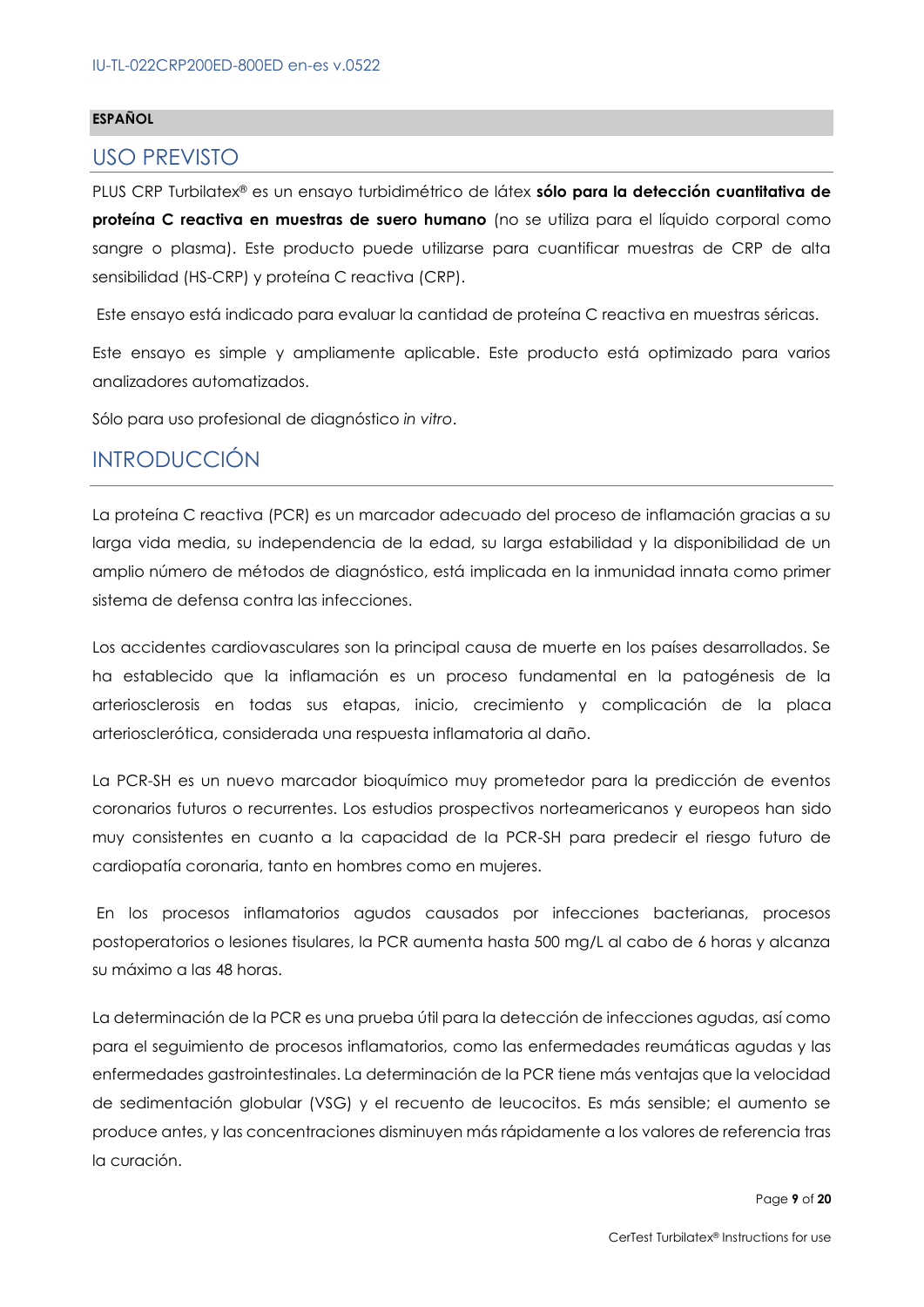# FUNDAMENTO DE LA PRUEBA

PLUS CRP Turbilatex® se basa en el principio de un ensayo inmunoturbidimétrico cuantitativo para la detección cuantitativa de la proteína C reactiva a partir de muestras séricas.

El uso previsto de la prueba **es exclusivamente para determinar la cantidad de proteína C reactiva en muestras séricas.**

PLUS CRP Turbilatex® se basa en reacciones de aglutinación. Estas implican la agregación in vitro de partículas microscópicas de látex. Esta agregación consiste en la reacción específica entre antígeno y anticuerpos. Las partículas de látex de poliestireno están recubiertas con anticuerpos IgG específicos contra la PCR. La muestra se mezcla con una suspensión que contiene anticuerpos anti-CRP unidos a partículas de látex, si la PCR está presente en la muestra, reaccionará y formará un agregado. Si no hay antígeno presente en la muestra, la mezcla mantendrá su apariencia como una suspensión fluida. Dicha turbidez se mide como un aumento de la absorbancia a determinada longitud de onda y es proporcional a la cantidad de PCR contenida en la muestra.

# PRECAUCIONES

- Solo para uso profesional de diagnóstico *in vitro*.
- El producto está destinado a ser utilizado por personal de laboratorio clínico cualificado y capacitado, instruido y entrenado específicamente en las técnicas turbidimétricas, en el uso de autoanalizadores y en los procedimientos de diagnóstico in vitro.
- El analizador debe estar listo antes del ensayo.
- Leer las instrucciones de uso cuidadosamente antes de usar el kit
- No utilizar después de la fecha de caducidad.
- No usar los reactivos si el envase estuviera dañado o abierto.
- Los componentes proporcionados con el kit son aprobados para su uso con PLUS CRP Turbilatex®. No se deben usar con componentes de otros kits comercializados (de otros proveedores).
- Seguir las Buenas Prácticas de Laboratorio, llevar ropa de protección adecuada, usar guantes desechables, gafas de protección y mascarilla. No comer, beber o fumar en la zona de trabajo
- Las muestras deben considerarse como potencialmente peligrosas así como los materiales que han estado en contacto con las muestras y deben ser manipuladas de acuerdo con las normas locales o nacionales de seguridad. Deben tratarse de la misma forma que un agente infeccioso. Utilice prácticas adecuadas de control de infecciones al recolectar y manipular las muestras. Estas prácticas deben incluir, pero no se limitan a, equipo de protección personal (EPP), bata de laboratorio, mascarilla quirúrgica u otro tipo de mascara que se considere apropiada,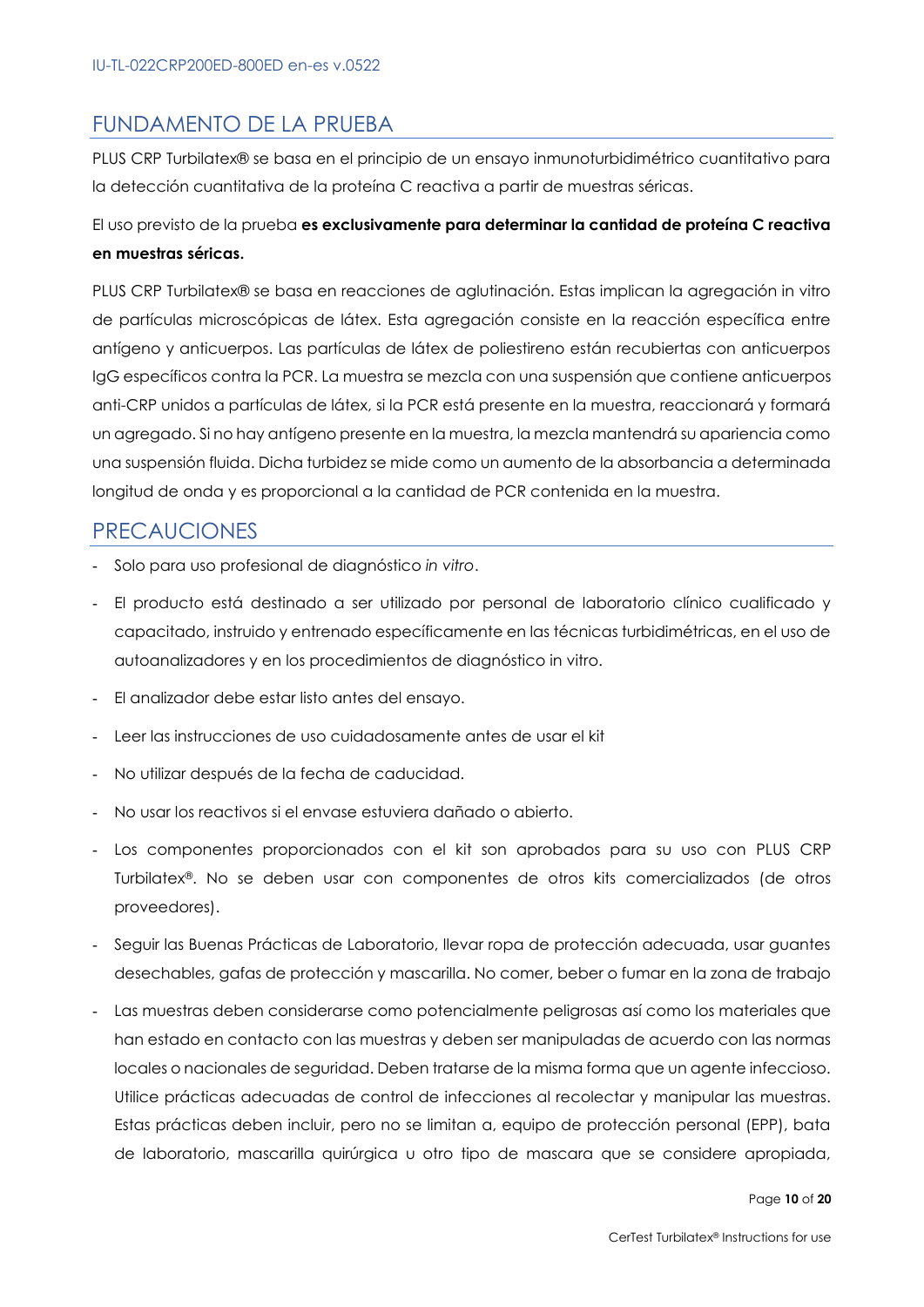guantes desechables y protección para los ojos. Tome las precauciones necesarias durante la recogida, almacenamiento, tratamiento y eliminación de muestras.

- Las mezclas preparadas una vez añadida la muestra deben ser gestionados como residuos sanitarios según reglamentaciones locales.

# CONDICIONES DE ALMACENAMIENTO Y ESTABILIDAD

Los componentes del kit deben ser almacenados y refrigerados (2-8ºC). No congelar.

Los reactivos son estables hasta la fecha de caducidad indicada en el envase, siempre que los frascos estén bien cerrados para evitar su contaminación, protegidos de la luz y se conserven a 2- 8ºC.

# REACTIVOS

### Materiales suministrados

| <b>Referencias</b>                                                           | Cat:<br><b>TL-022CR200ED</b> | Cat.:<br><b>TL-022CR800ED</b> |
|------------------------------------------------------------------------------|------------------------------|-------------------------------|
| - TL-022CR01 CRP Turbilatex <sup>®</sup> Reagent 1                           | $2 \times 22$ mL             | 8 x 22mL                      |
| - TL-022CR02/1 CRP Turbilatex® Reagent 2                                     | 1 x 12mL                     |                               |
| - TL-022CR02 Turbilatex <sup>®</sup> Reagent 2                               |                              | $2 \times 22$ mL              |
| - TL-022CR70/TL-022CR71/TL-022CR72/TL-022CR73 CRP Turbilatex®<br>Calibrators |                              | $4 \times 0.30$ mL            |
| - TL-022CR08 CRP Turbilatex® Control 1                                       |                              | $1 \times 0.5$ mL             |
| - TL-022CR09 CRP Turbilatex® Control 2                                       |                              | $1 \times 0.5$ mL             |

# Materiales y equipos que podrían ser necesarios, pero no suministrados

- Tubo de extracción para la recogida de muestra.
- Guantes desechables y equipos de laboratorio.
- Analizador automático.
- Aguja de extracción para recogida de muestra.

# TOMA DE MUESTRAS Y SU PREPARACIÓN

Tomar suficiente cantidad de muestras de sangre de origen humano. Estas muestras deben ser recogidas en un tubo de extracción limpio y seco (sin conservantes ni aditivos). Las muestras deben ser centrifugadas para eliminar las células sanguíneas y el plasma, quedándose con el suero. Las muestras séricas pueden ser analizadas directamente en el equipo de bioquímica o conservadas en frío (2-8ºC) como máximo 7 días hasta el momento de analizarlas.

El tubo de extracción puede introducirse directamente en el analizador tras ser centrifugado.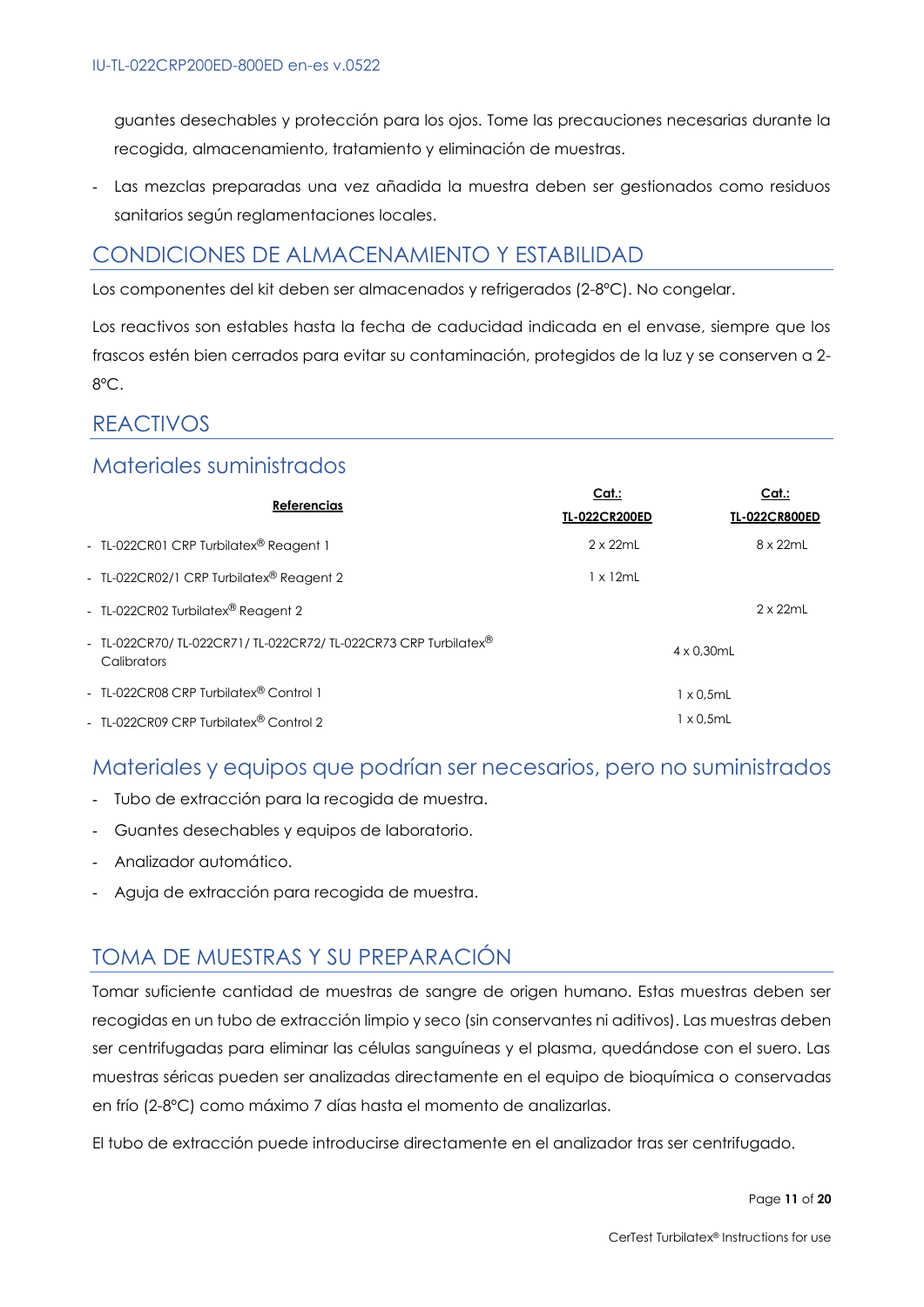# PROCEDIMIENTO ANALÍTICO

R1 y R2 están listos para usar.

#### **Preparación de la curva de calibración.**

Para la calibración de HS-CRP únicamente utilizar los siguientes materiales:

TL-022CR70, TL-022CR71, TL-022CR72, HS CRP Turbilatex calibrador líquido que contiene CRP de origen humano a distintas concentraciones.

Para la calibración de CRP únicamente utilizar los siguientes materiales:

TL-022CR70, TL-022CR72, TL-022CR73, CRP Turbilatex calibrador líquido que contiene CRP de origen humano a distintas concentraciones.

La concentración está indicada en la etiqueta de cada vial.

Calibrar el sistema al menos una vez al mes es altamente recomendado. Recalibrar el sistema cuando los lotes de reactivos hayan cambiado o cuando los controles estén fuera del rango indicado en las etiquetas de los controles o en el certificado de análisis suministrado con el kit.

Los viales de calibrador líquido de PLUS CRP Turbilatex® (calibrador 0 al 3) están listos para su uso.



#### **Viales calibración**

**Dibujo 1.** Calibradores preparados para realizar una curva de calibración (2 puntos y el blanco)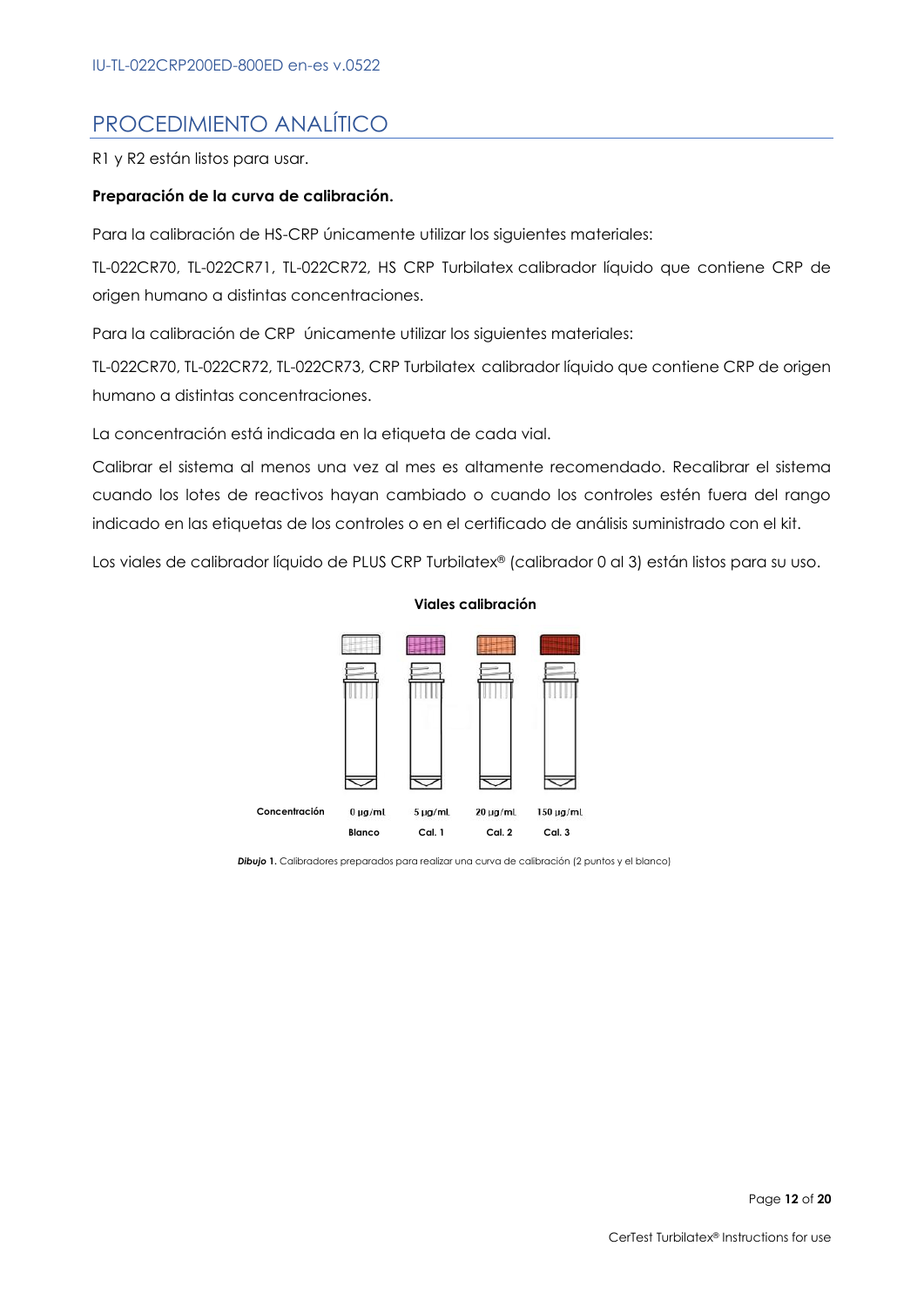# Control de calidad

Para el control de calidad utilice únicamente los siguientes materiales: TL-022CR08/TL-022CR09 PLUS CRP Turbilatex® Control 1 y 2. La concentración se indica en la etiqueta del frasco. Se recomienda el uso de materiales de control a dos concentraciones diferentes para verificar la precisión del ensayo.

Los controles deben evaluarse todos los días antes de extraer muestras de suero del paciente para validar la curva de calibración. Si los resultados obtenidos están fuera del rango de tolerancia, se revisará el equipo, los reactivos o la técnica. Viales de control PLUS CRP Turbilatex® está listo para su uso.



**Dibujo 2.** Controles preparados 1 y 2 (comprobar la concentración en la etiqueta)

**Procedimiento analítico, ver información del anexo.**

# INTERPRETACIÓN DE RESULTADOS

Resultados positivos: Superiores o iguales al valor límite fijado por el laboratorio clínico.

Recomendado: 3 µg proteína C-Reactiva/ml de suero para protocolos de diagnóstico en HS-CRP y 10 µg proteína C-Reactiva/ml de suero para protocolos de diagnóstico en CRP.

Resultados positivos determinan la presencia anormal de Proteína C-Reactiva en muestras de suero humano.

El valor de referencia de HS-CRP Turbilatex®:

Valores de concentración de proteína C-Reactiva menores a 3 µg de Proteína C-Reactiva/ml de suero son considerados normales y no son indicativos de una inflamación y valores por encima de este valor de 3 µg de Proteína C reactiva /ml de suero es indicativo de una inflamación severa.

El valor de referencia de CRP Turbilatex®:

Valores de concentración de proteína C-Reactiva menores a 10 µg de Proteína C-Reactiva/ml de suero son considerados normales y no son indicativos de una inflamación o infección aguda y valores por encima de este valor de 10 µg de Proteína C reactiva /ml de suero es indicativo del comienzo de una reacción inflamatoria o infección.

# CARACTERÍSTICAS DE LA PRUEBA

### Sensibilidad analítica

Límite de cuatificación (LoQ): Valores inferiores a 1.0 µg/mL dan resultados poco reproducibles.

Page **13** of **20**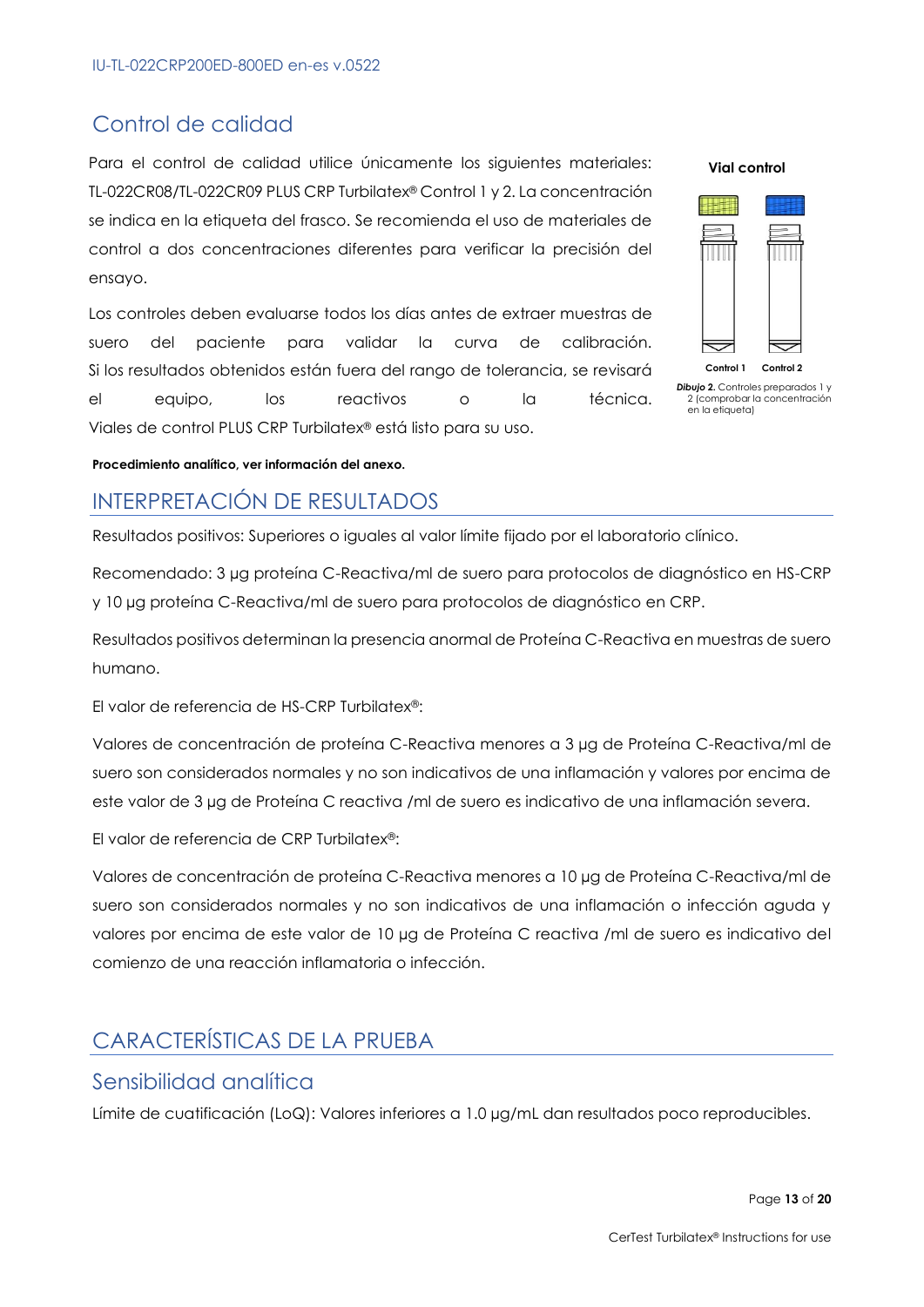# Prozona

Se han realizado estudios hasta una concentración de 640 µg /mL de suero y no se han observado falsos negativos. No se han realizado estudios con concentraciones mayores.

Datos obtenidos por el analizador Biolis 24i (Tokyo Boeki).

# Sensibilidad y especificidad clínica

Se llevó a cabo una evaluación clínica con dos técnicas distintas, test turbidimetría (HS-CRP Turbilatex®, CerTest) y otra técnica comercial (CRP-Ultra Spinreact). Los resultados se muestran a continuación:

#### **HS-CRP Turbilatex®**

|                                | <b>CRP-Ultra Spinreact</b> |    |    |                |
|--------------------------------|----------------------------|----|----|----------------|
|                                |                            |    | ۰  | Total          |
| HS-CRP Turbilatex <sup>®</sup> |                            | 58 | っ  | 6 <sup>1</sup> |
|                                |                            |    | 29 | 29             |
|                                | Total                      | 58 | 32 | 90             |

| HS-CRP Turbilatex <sup>®</sup> vs CRP-Ultra Spinreact |        |             |  |  |
|-------------------------------------------------------|--------|-------------|--|--|
| 95% intervalo de confianza<br>Valor medio             |        |             |  |  |
| Sensibilidad                                          | 100.0% | 93.8-100.0% |  |  |
| Especificidad                                         | 90.6%  | 75.-98.0%   |  |  |
| <b>VPP</b>                                            | 95.1%  | 86.3-99.0%  |  |  |
| <b>VPN</b>                                            | 100.0% | 88.1-100.0% |  |  |

#### **CRP Turbilatex®**

|                             | <b>CRP-Ultra Spinreact</b> |    |                          |       |
|-----------------------------|----------------------------|----|--------------------------|-------|
|                             |                            |    | $\overline{\phantom{0}}$ | Total |
| CRP Turbilatex <sup>®</sup> |                            | 52 |                          | 53    |
|                             |                            |    | 43                       | -47   |
|                             | Total                      | 56 | 44                       | 100   |

| CRP Turbilatex® vs CRP-Ultra Spinreact    |       |             |  |  |
|-------------------------------------------|-------|-------------|--|--|
| 95% intervalo de confianza<br>Valor medio |       |             |  |  |
| Sensibilidad                              | 92.9% | 82.7-98.0   |  |  |
| <b>Especificidad</b>                      | 97.7% | 88.0-99.9%  |  |  |
| <b>VPP</b>                                | 98.1% | 89.9-100.0% |  |  |
| <b>VPN</b>                                | 91.5% | 79.6-97.6%  |  |  |

Page **14** of **20**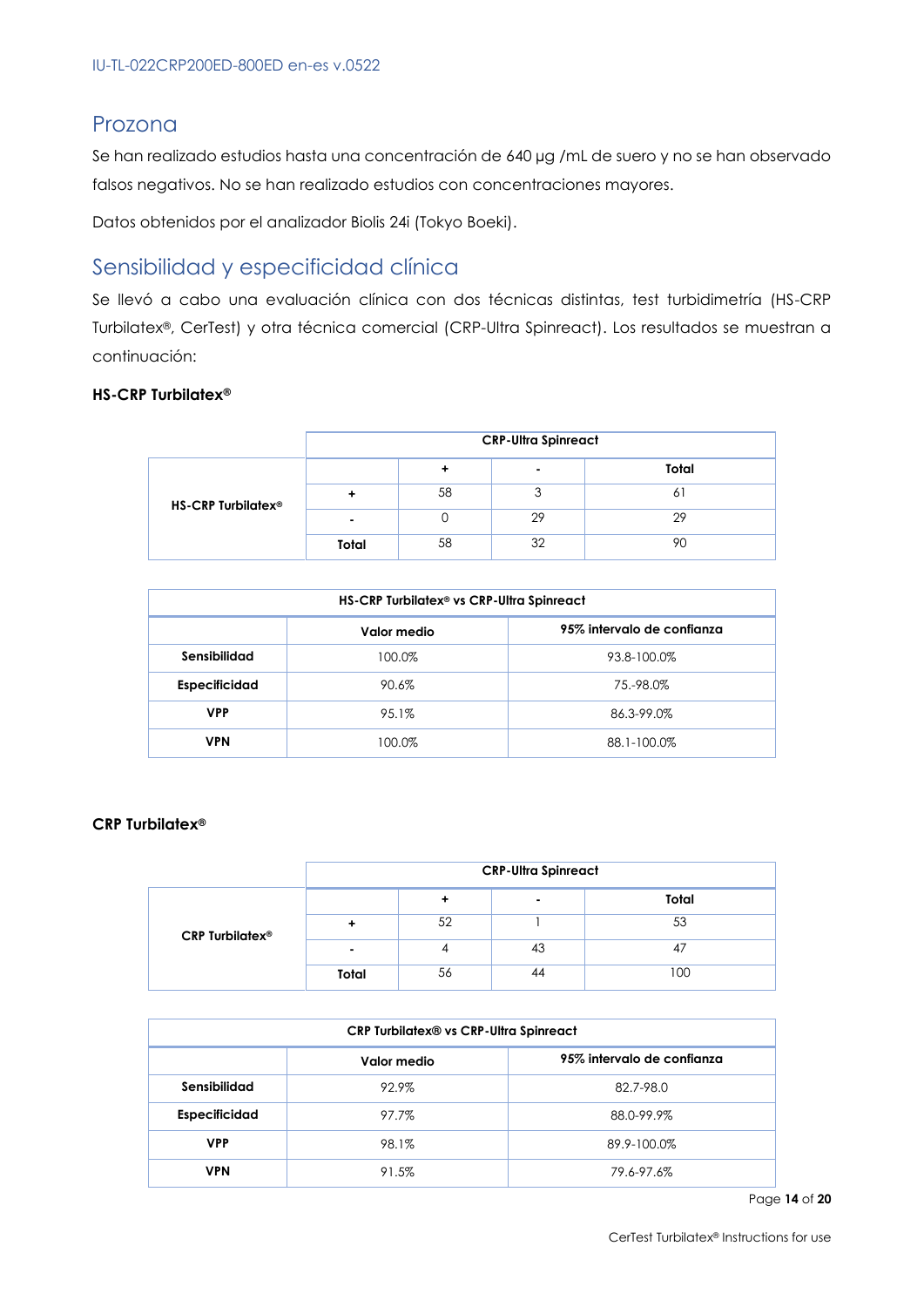Los resultados mostraron que HS-CRP Turbilatex® presenta una alta sensibilidad y especificidad para detectar proteína C reactiva.

### **Interferencias**

Se realizó una evaluación para determinar posibles interferencias de PLUS CRP Turbilatex®. No se detectaron interferencias con las siguientes sustancias probadas: BSA, ácido ascórbico, sacarosa, ácido octanoico y ácido butírico.

# Reactividad cruzada

Se realizó una evaluación para determinar las posibles reacciones cruzadas; no se detectó reacción cruzada frente: paracetamol, transferrina y hemoglobina humana, urea y bilirrubina.

### LIMITACIONES

- 1. PLUS CRP Turbilatex® debe utilizarse únicamente con muestras de suero.
- 2. Resultados positivos determinan la presencia de proteína C reactiva en muestras séricas. El diagnóstico clínico no debe basarse en los resultados de una sola prueba ya que debe evaluarse tanto los datos clínicos como los de laboratorio y ser revisado por el especialista.

### VALORES ESPERADOS

#### **High Sensitivity (HS-CRP)**

Valores de concentración inferiores a 3 µg/ml se consideran de bajo riesgo cardiovascular.

Concentraciones de 3 a 5 µg/ml se consideran de riesgo medio.

Concentraciones superiores a 5 µg/ml se consideran de alto riesgo cardiovascular.

### **Proteína C-Reactiva**

Concentraciones de inferiores a 10,0 µg/ml indican inflamación leve, infecciones ligeras como gingivitis, gripe o resfriado.

Concentraciones de 10,0 a 40,0 µg/ml generalmente indican infecciones más graves e infecciones moderadas, como varicela, COVID-19 u otra infección respiratoria.

Concentraciones superiores a 40 µg/ml generalmente indica infección bacteriana.

Concentraciones superiores a 200,0 µg/ml puede indicar septicemia, una situación tan grave que puede colocar la vida de la persona en riesgo.

#### **\* Es recomendable que cada laboratorio establezca sus propios valores de referencia.**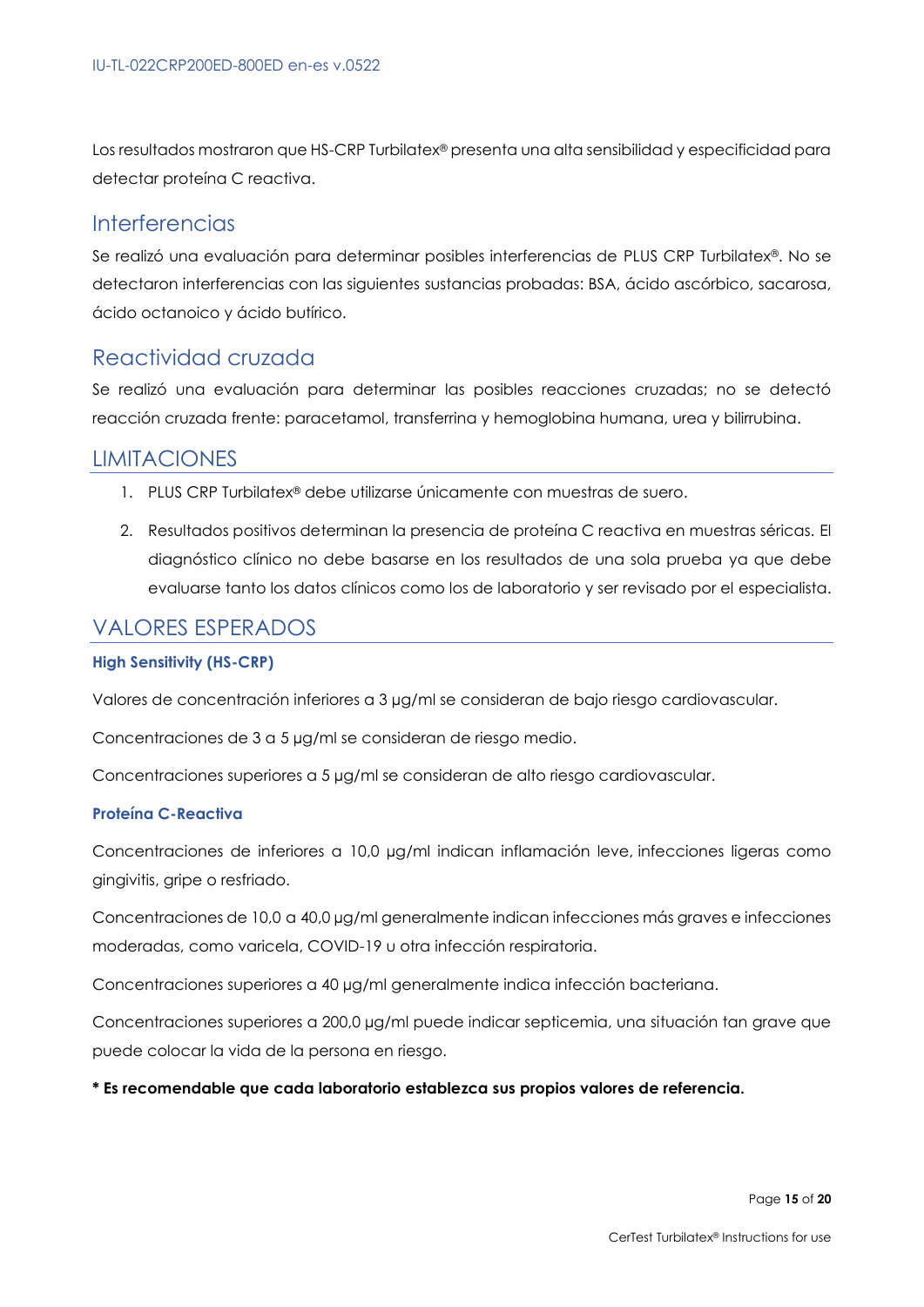# REFERENCES/BIBLIOGRAFÍA

- 1. Libby P, Ridker PM. Novel inflammatory markers of coronary risk. Theory versus practice. Circulation 2003; 107: 499-511
- 2. Ridker PM. High-sensitivity C-reactive protein: Potential for global risk assessment in the primary prevention of cardiovascular disease. Circulation 2001; 103: 1813-18
- 3. Kindmark C-O. The concentration of C-Reactive Protein in sera from healthy individuals. Scand J Clin Lab Invest 1972; 29: 407-411.
- 4. B. Barceló, I.Llompart, E. Fuentespina. Comparación de tres métodos automatizaos para la medida con gran detectabilidad de la proteína C reactiva. Química Clínica 2005; 24 (6) 468- 473.
- 5. Luis Alonso González Naranjo, José Fernando Molina Restrepo. Evaluación de la inflamación en el laboratorio. Revista Colombiana de Reumatología. Vol.17 Nº 1, Marzo 2010, pp. 35-47.
- 6. Nader Rifai and Paul M. Ridker. High-Sensitivity C-Reactive Protein: A Novel and Promising Marker of Coronary Heart Disease. Clinical Chemistry 47:3 403-411 (2001)
- 7. Oliver Chenillot, Joseph Henny, Josiane Steinmetz, Bernard Herbeth, Carola Wagner and Gérard Siest. High Sensitivity C-Reactive Protein: Biological Variations and References Limits. Clin Chem Lab Med 38(10): 1003 (2000).

# SYMBOLS FOR IVD COMPONENTS AND REAGENTS/SÍMBOLOS PARA REACTIVOS Y PRODUCTOS PARA DIAGNÓSTICO *IN VITRO*





Manténgase fuera de la luz del sol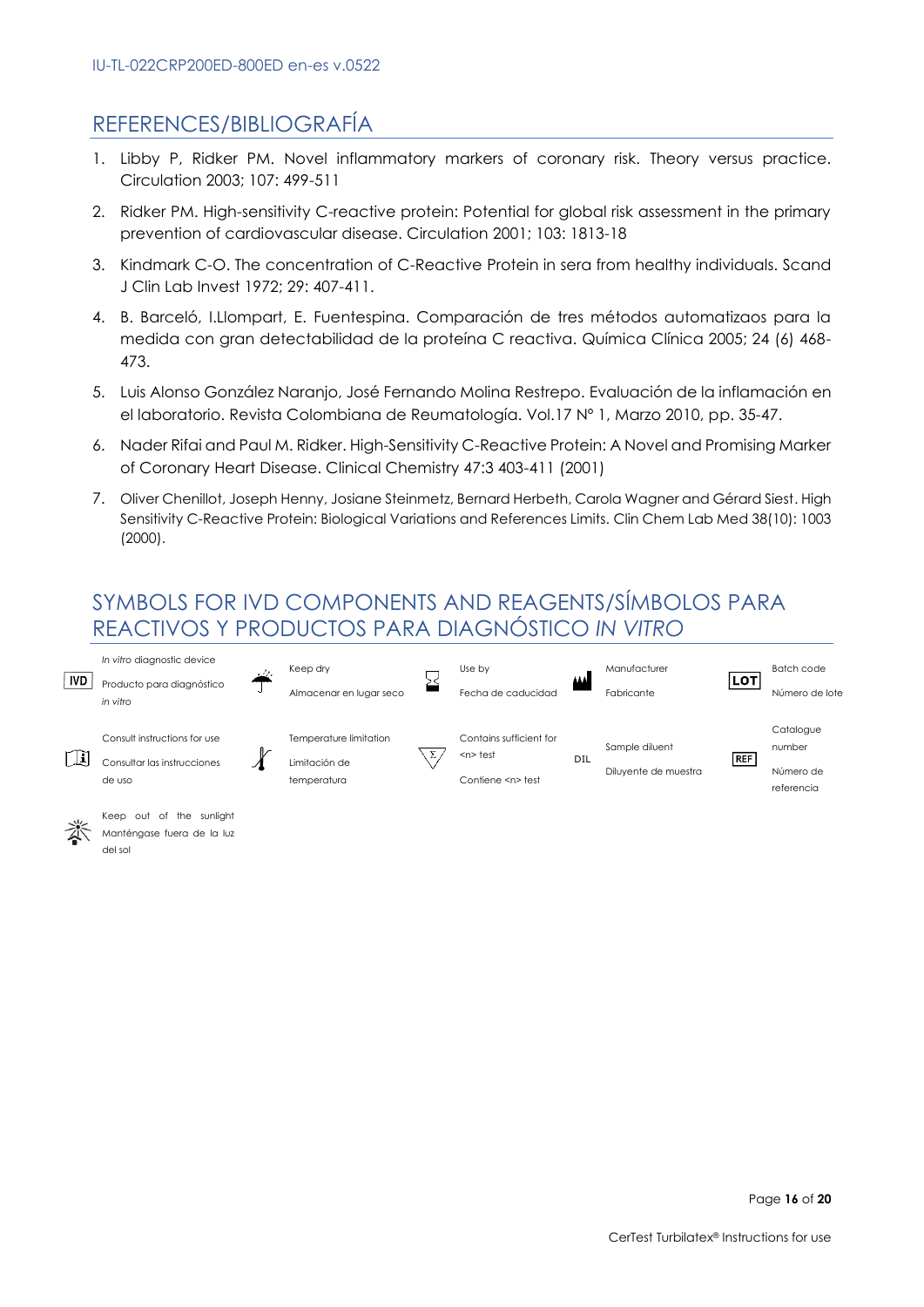#### **ANNEX COMPATIBILITY OF THE MOST COMMON TURBIDIMETRY EQUIPMENT/**

### **ANEXO DE COMPATIBILIDAD CON LOS EQUIPOS MÁS COMUNES DE TURBIDIMETRÍA**

| <b>MODEL/MODELO</b>   | <b>MANUFACTURER/FABRICANTE</b> |
|-----------------------|--------------------------------|
| <b>BS200</b>          | Mindray                        |
| Chemwell-T            | Awareness                      |
| Biolis 24i/Biolis 50i | Tokyo Boeki                    |

The application notes for use our turbidimetric products with the different equipments could be consulted in our website: **www.certest.es**

Note/Nota: Turbilatex® registered brand name/ Turbilatex® marca registrada. Nº: CTM-010179299; community (OAMI)/ N. º: CTM-010179299; comunitaria (OAMI) Nº: 4,650,387; EEUU (UPSTO)

Page **17** of **20**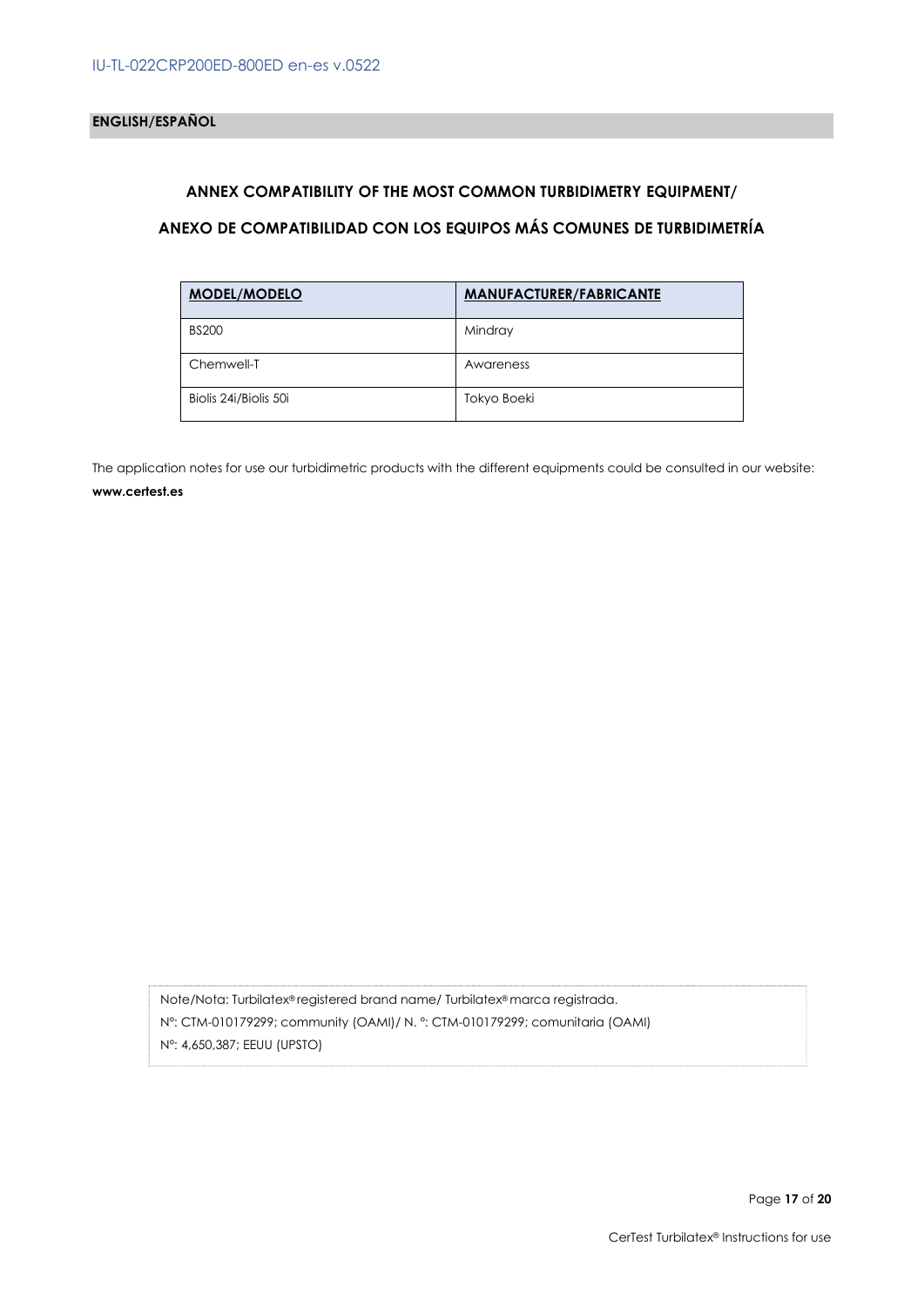# CHANGE CONTROL/CONTROL DE CAMBIOS

| <b>Change Control / Control de Cambios</b> |                                     |              |  |  |
|--------------------------------------------|-------------------------------------|--------------|--|--|
| Version / Versión                          | <b>Changes / Cambios</b>            | Date / Fecha |  |  |
| $n^{\circ}$                                |                                     |              |  |  |
| 00                                         | Original Version / Versión Original | 04/05/2022   |  |  |
|                                            |                                     |              |  |  |
|                                            |                                     |              |  |  |

Page 18 of 20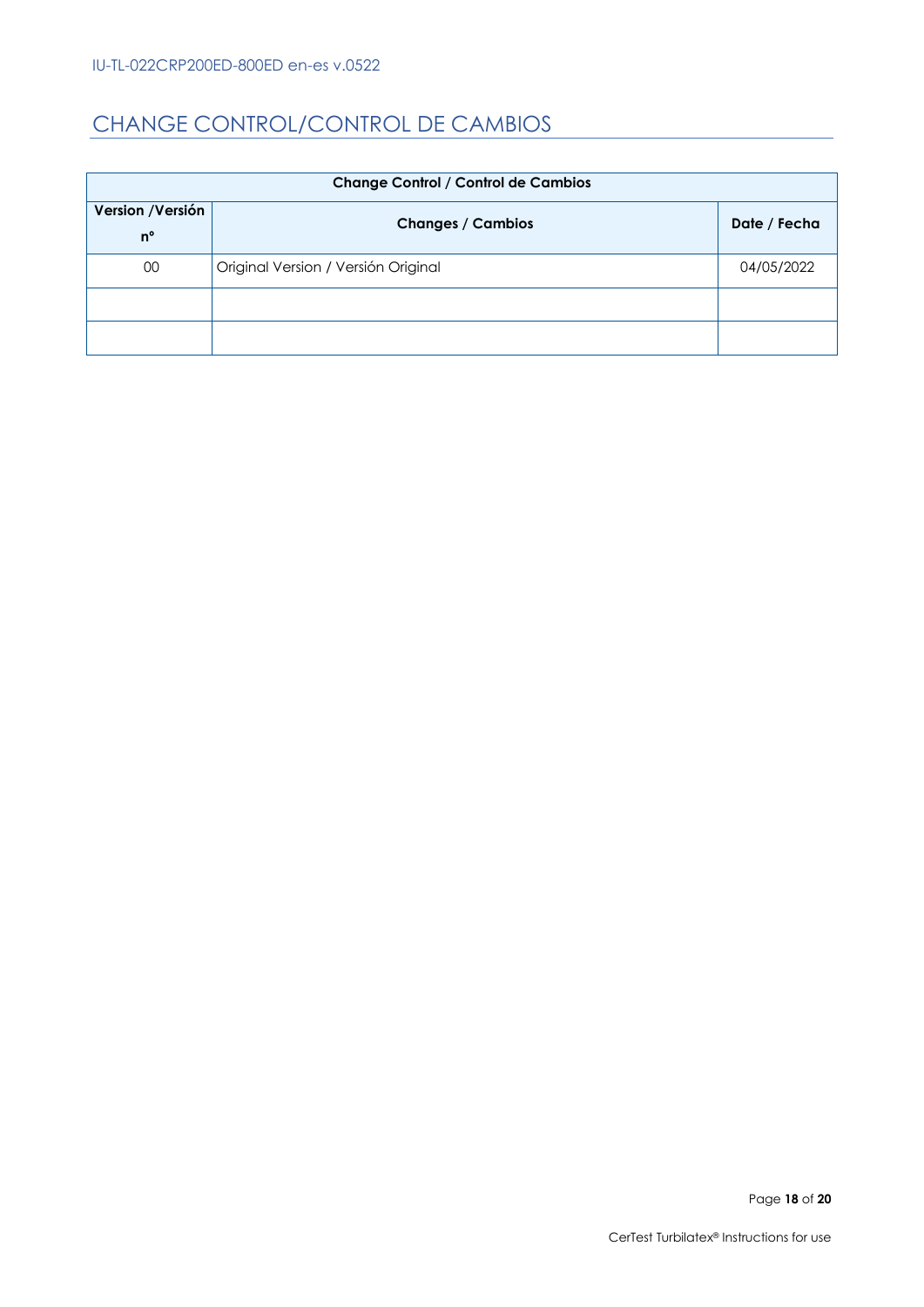

Page 19 of 20